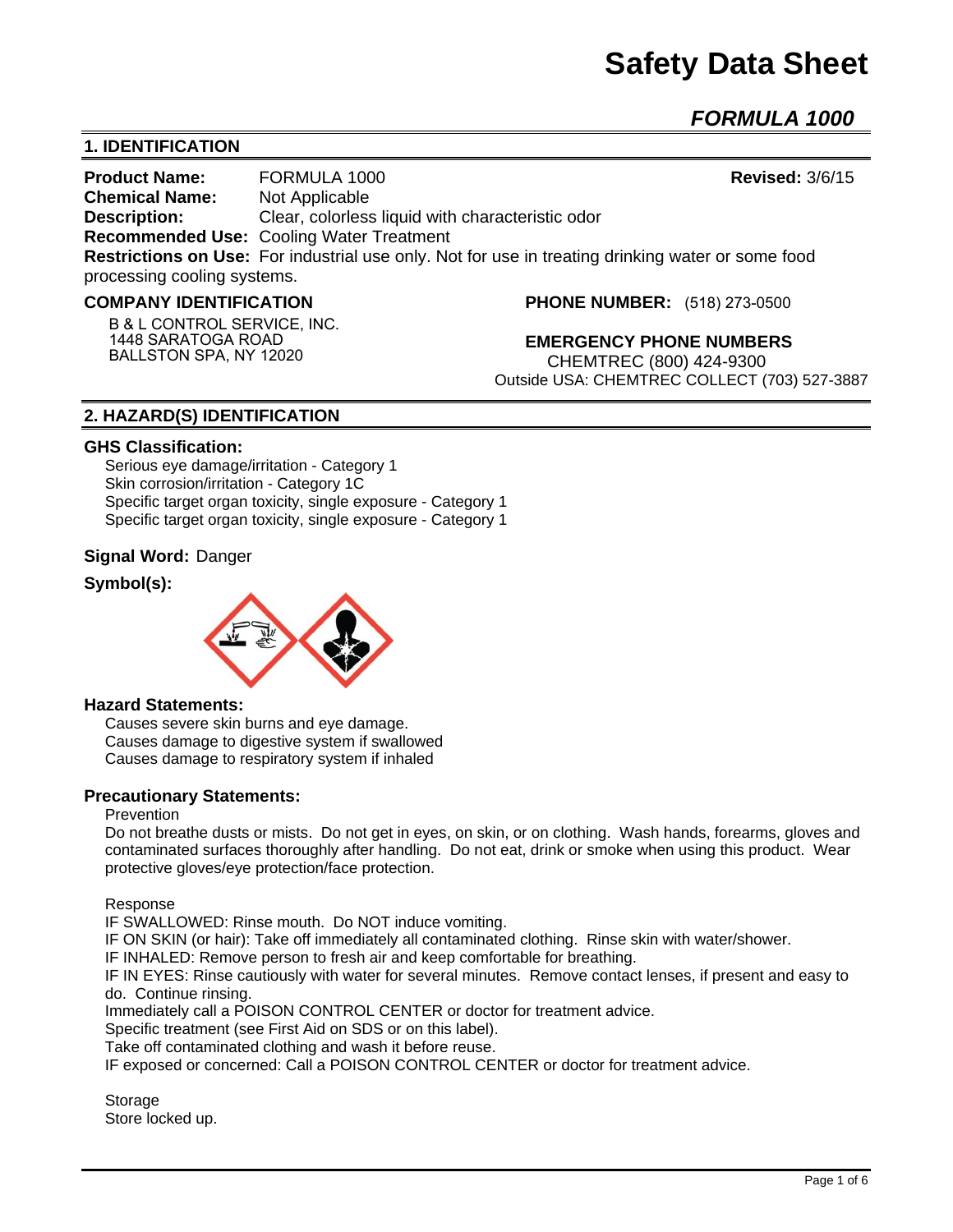Disposal

Dispose of contents/container in accordance with local, regional, national and international regulations.

## **Hazards Not Otherwise Classified:** None Known.

#### **Percentages of Components with Unknown Acute Toxicity:**

Inhalation: 13%

## **3. COMPOSITION / INFORMATION ON INGREDIENTS**

| <b>CHEMICAL INGREDIENTS</b>         | CAS NO.*   | PERCENT (%)** |
|-------------------------------------|------------|---------------|
| <b>SULFURIC ACID</b>                | 07664-93-9 | 5% - 15%      |
| POLYMALEIC ACID                     | 26099-09-2 | $< 5\%$       |
| PHOSPHONOBUTANE-                    |            |               |
| 1,2,4-TRICARBOXYLIC ACID            | 37971-36-1 | $< 5\%$       |
| TOLYLTRIAZOLE, SODIUM SALT          | 64665-57-2 | $< 5\%$       |
| HYDROXYETHYLIDENE DIPHOSPHONIC ACID | 2809-21-4  | $< 5\%$       |
| MOLYBDATE SALT                      | 10102-40-6 |               |

**Legend: L=<1%; M=1-10%; H=>10%**

**\* Exposure limit and regulatory information in Sections 8 & 15**

**\*\* Exact percentage is a trade secret. Concentration range is provided to assist users in providing appropriate protections.**

## **4. FIRST AID MEASURES**

- **Eye Contact:** Immediately flush eyes with a directed stream of cool, clear water for at least 30 minutes. Forcibly holding eyelids apart to ensure complete irrigation of all eye and lid tissues. Remove contact lenses, if present, after the first 5 minutes, then continue rinsing eye. Do not allow individual to rub their eyes. Get medical attention urgently, preferably from an ophthalmologist. Do not transport the victim until the recommended flushing period is completed, unless a portable emergency eye wash bottle is immediately available.
- **Skin Contact:** Immediately wash skin with soap and plenty of water while removing contaminated clothing, for at least 15-20 minutes. Call a poison control center or doctor for treatment advice. Do not take contaminated clothing home to be laundered. Shoes and other leather items which cannot be decontaminated should be disposed of properly. Suitable emergency safety shower facility should be immediately available.
- **Inhalation:** Remove victim to fresh air. If individual experiences nausea, headache, dizziness, has difficulty in breathing or is cyanotic, seek medical attention. If not breathing, give artificial respiration via a suitable mechanical device such as a bag and mask. Do not use mouth-to-mouth resuscitation.
- **Ingestion:** Do not induce vomiting. Rinse mouth with copious quantities of water first and get immediate medical attention. Drink several glasses of water. Never give anything by mouth to an unconscious person. If vomiting occurs, keep airways clear.
- **Note to Physician:** There is no specific antidote. Treatment of overexposure should be directed at the control of symptoms and the clinical condition of the patient. Aspiration may cause lung damage. Probable mucosal damage may contraindicate the use of gastric lavage.

# **Most Important Symptoms/Effects:**

- **Eye Contact:** May cause severe irritation or burns. Prolonged contact may cause irreversible damage and/or blindness.
- **Skin Contact:** Prolonged contact may cause severe irritation or burns. Severity is generally determined by concentration of solution and duration of contact.
- **Inhalation:** Inhalation of vapor or mist can cause severe irritation of nose, throat, and lungs. May cause damage to the upper respiratory tract and lungs under severe conditions.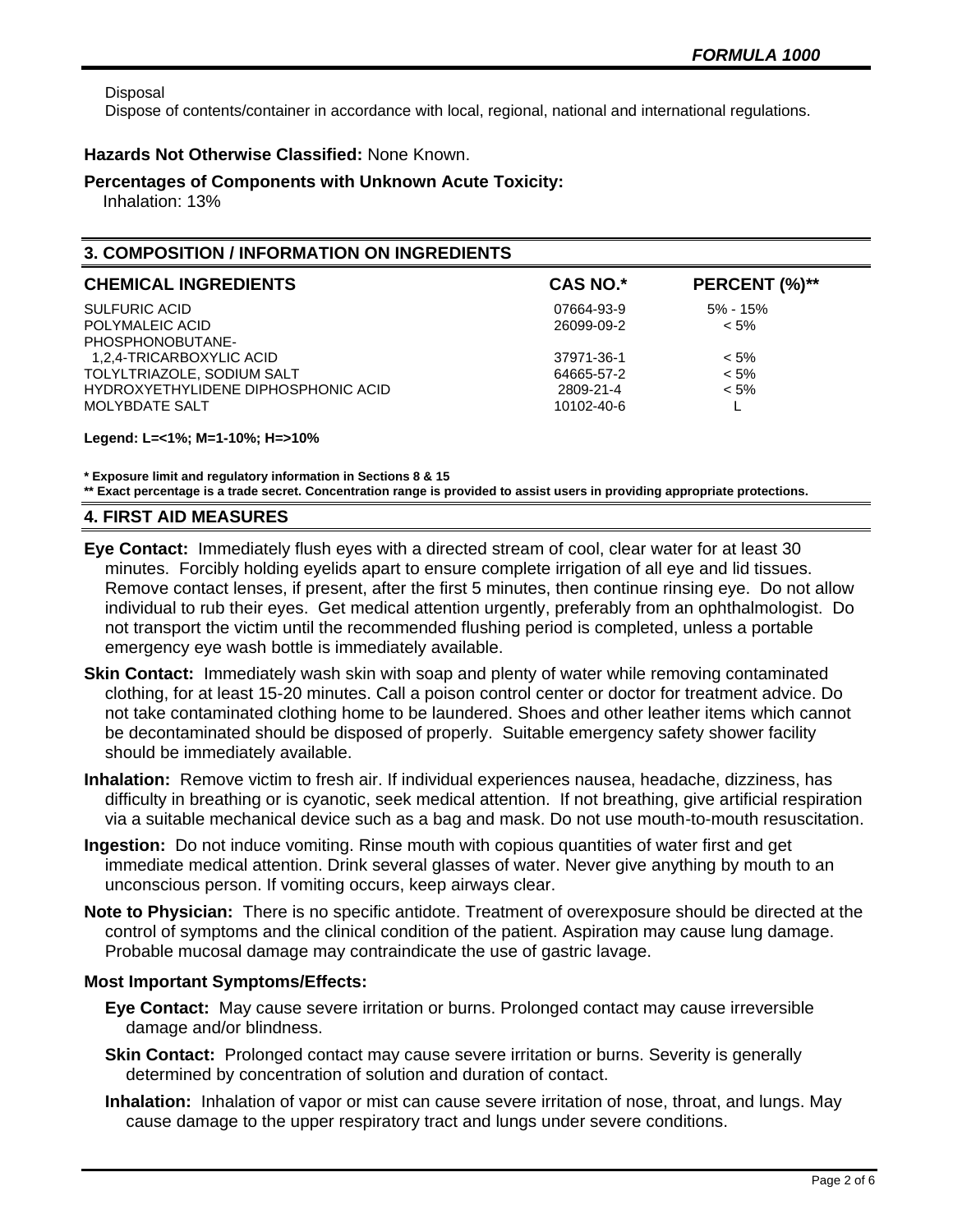**Ingestion:** May be toxic. May cause severe irritation or burns of the mouth, throat, and internal tissues resulting in possible nausea and/or vomiting. Large amounts can result in acute toxic effects which may be fatal.

**Indication of Immediate Medical Attention and Special Treatment, if Necessary:** Other than acute, none known. See section 11 for toxicological information.

#### **5. FIRE FIGHTING MEASURES**

- **Suitable (and Unsuitable) Extinguishing Media:** Any media suitable for the surrounding fire.
- **Specific Hazards Arising from the Chemical:** Product is corrosive to eyes, skin, and respiratory system. Closed containers may rupture (due to buildup of pressure) when exposed to extreme heat. If evaporated to dryness, some product residuals may burn. Contact with some metals may generate explosive hydrogen gas. Thermal decomposition may release oxides of carbon, nitrogen and sulfur.

**Special Protective Equipment and Precautions for Fire-Fighters:** Wear self-contained breathing apparatus and full turn-out gear. Approach fire from upwind direction. If possible, move containers away from fire. Cool fire exposed containers with water spray. If containers rupture or leak, product may evolve irritating or toxic gas under extreme heat. Contain runoff.

# **6. ACCIDENTAL RELEASE MEASURES**

#### **Spill Containment and Clean-up Instructions:**

Wear suitable protective equipment found in section 8. Small spills may be neutralized with lime or soda ash and flushed with copious amounts of water preferably to a sanitary sewer or waste treatment facility. Larger spills may be absorbed in a noncombustible absorbent and sweepings disposed of in an approved landfill. Avoid release of this product into the environment to prevent contamination of soil, sewers, natural waterways and/or groundwater. See Section 12 for Ecological Information.

# **7. HANDLING AND STORAGE**

#### **Handling and Storage:**

Store in a cool, dry, well ventilated area, between 10°C and 49°C. Keep containers tightly closed when not in use and follow all recommended safety precautions when handling the material. Keep out of sun and away from heat or open flame. Keep away from incompatible materials. See Section 10 for incompatible materials.

# **8. EXPOSURE CONTROL / PERSONAL PROTECTION**

**Engineering Controls:** General ventilation satisfactory. Mechanical may be required to keep concentration below maximum airborne exposure limits in confined areas.

#### **PERSONAL PROTECTION EQUIPMENT**

- **Respiratory:** Not normally required if good ventilation is maintained. Mechanical ventilation is required for confined spaces.
- **Eyes and Face:** Chemical resistant goggles or face shield.
- **Hands and Skin:** Chemical resistant rubber, neoprene latex or PVC
- **Other Protective Equipment:** Eyewash station and safety shower in area of use. Rubber apron and boots are also recommended where workers will be handling the product.

#### **EXPOSURE GUIDELINES**

**Exposure Limits:**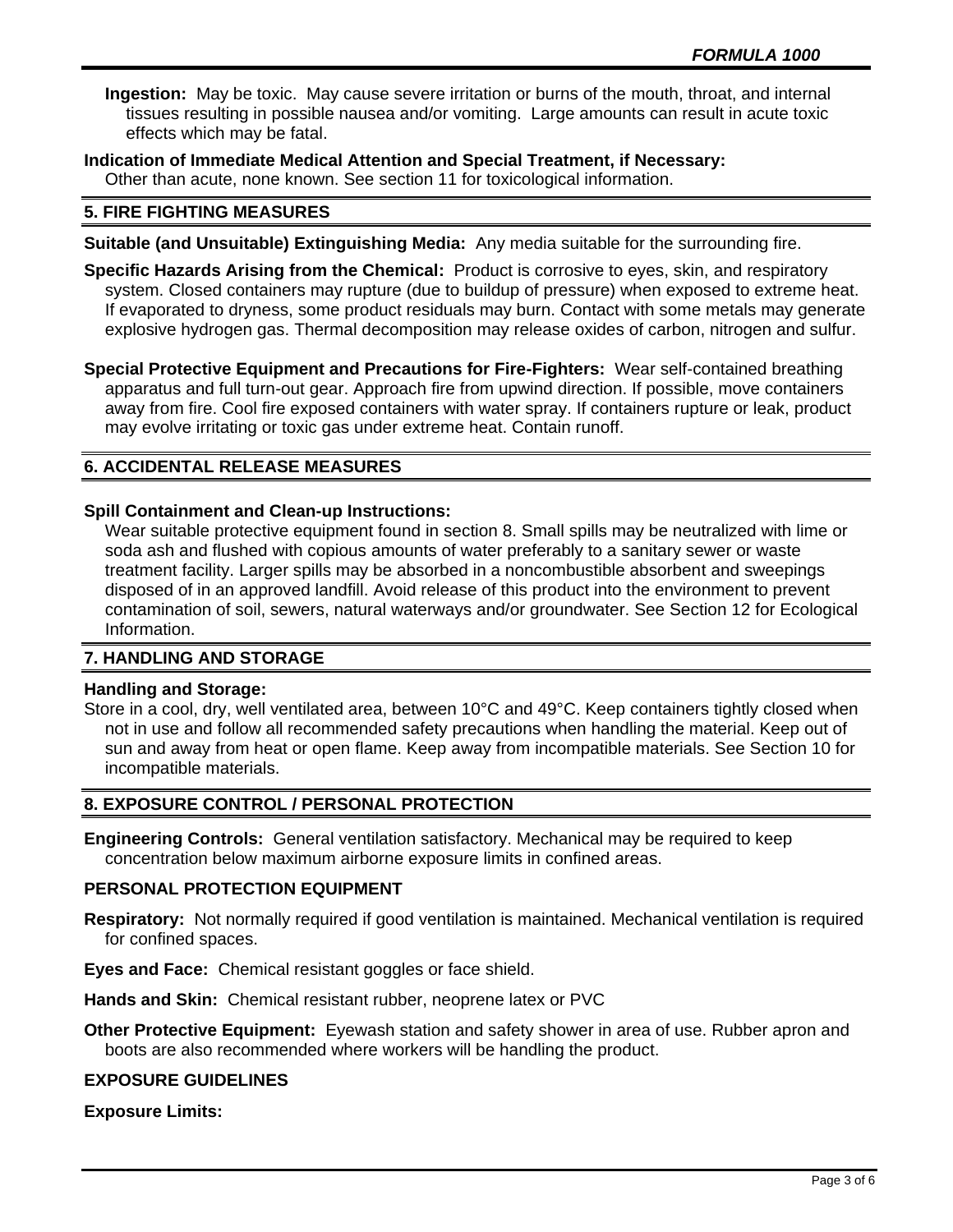# **COMPONENT TLV**

 $MOLYBDATE SALT$  0.5 mg/m<sup>3</sup>(Mo)

SULFURIC ACID 1 mg/m<sup>3</sup> (as H2SO4)

## **9. PHYSICAL AND CHEMICAL PROPERTIES**

| <b>Appearance and Odor:</b>         | Clear, colorless liquid with characteristic odor |                                        |                        |
|-------------------------------------|--------------------------------------------------|----------------------------------------|------------------------|
| <b>Odor Threshold:</b>              | N.D.                                             | <b>Vapor Pressure:</b>                 | N.A.                   |
| pH (undiluted):                     | < 1.25                                           | <b>Vapor Density:</b>                  | ا>                     |
| <b>Freeze Point:</b>                | $<$ 0°C (32°F)                                   | Specific Gravity(@22°C):               | 1.072 - 1.082          |
| <b>Boiling Point:</b>               | >100°C (212°F)                                   | <b>Solubility in Water:</b>            | Complete               |
| <b>Flash Point:</b>                 | None                                             | <b>Partition Coefficient:</b>          | N.D. (n-octanol/water) |
|                                     |                                                  | <b>Auto-Ignition Temperature:</b>      | N.D.                   |
| <b>Evaporation Rate:</b>            | 1.0                                              | <b>Decomposition Temperature: N.D.</b> |                        |
| Flammability (solid, gas): No       |                                                  | <b>Viscosity:</b>                      | N.D.                   |
| Flammable Limits in Air: LFL - N.A. |                                                  |                                        |                        |
|                                     | $UFL - N.A.$                                     |                                        |                        |

## **10. STABILITY AND REACTIVITY**

**Reactivity:** Reactive to incompatible materials.

**Chemical Stability:** Stable under normal conditions

**Possibility of Hazardous Reactions:** Will not occur under normal conditions.

**Conditions to Avoid:** Avoid excessive heat, sparks or open flames.

- **Incompatible Materials:** Concentrated alkalis, oxidizing agents and metals such as: aluminum, brass, copper, copper alloys, mild steel and stainless steel.
- **Hazardous Decomposition Products:** Thermal decomposition may release oxides of carbon, nitrogen and sulfur.

#### **11. TOXICOLOGICAL INFORMATION**

**Ingestion Testing:** Rat, LD50: > 5,000 mg/kg\*

**Skin Testing:** Rabbit, LD50: > 5,000 mg/kg\*

**Inhalation Testing:** None established for this product.

\*Calculated based on GHS acute toxicity formula.

#### **CHRONIC TOXICITY DATA**

**Sensitization Testing:** None established for this product.

**Other Testing:** None established for this product.

**Routes of Exposure:** Eyes, Ingestion, Inhalation, Skin.

**Eye Contact:** May cause severe irritation or burns. Prolonged contact may cause irreversible damage and/or blindness.

**Skin Contact:** Prolonged contact may cause severe irritation or burns. Severity is generally determined by concentration of solution and duration of contact.

**Inhalation:** Inhalation of vapor or mist can cause severe irritation of nose, throat, and lungs. May cause damage to the upper respiratory tract and lungs under severe conditions.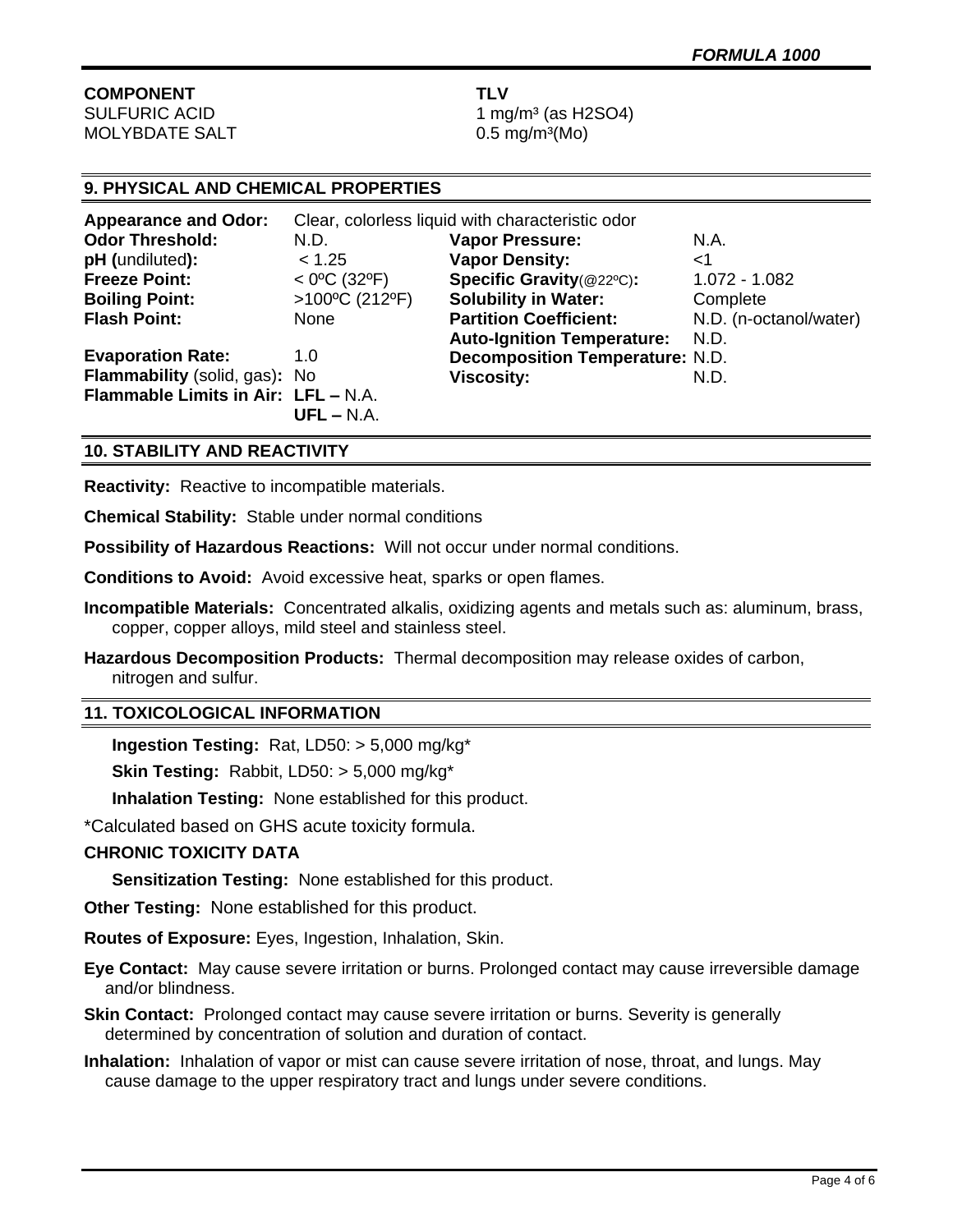**Ingestion:** May be toxic. May cause severe irritation or burns of the mouth, throat, and internal tissues resulting in possible nausea and/or vomiting. Large amounts can result in acute toxic effects which may be fatal.

**Medical Conditions Aggravated by Exposure:** None known.

**Chronic Effects from Repeated Overexposure:** Erosion of teeth, jaw necrosis, bronchial irritation and chronic cough.

## **12. ECOLOGICAL INFORMATION**

#### **Aquatic Toxicity Data:**

 Invertebrate: Daphnia magna, EC50/48hr: 316 mg/l Fish: Rainbow trout, LC50/96hr: 114 mg/l \*Calculated based on GHS acute aquatic toxicity formula.

**Product Fate Data:** None established for this product.

**Biodegradation Data:** None established for this product.

#### **13. DISPOSAL CONSIDERATIONS**

**Waste Disposal:** Dispose of in accordance with local, regional, national and international regulations. Contact the Hazardous Waste representative at the nearest EPA Regional Office for guidance. Container Disposal: Triple rinse container (or equivalent) promptly after emptying and offer for reconditioning if appropriate. Empty the rinsate into application equipment or a mix tank or store rinsate for later use or disposal.

#### **14. TRANSPORT INFORMATION**

#### **US DEPARTMENT OF TRANSPORTATION (DOT) INFORMATION**

**UN/NA ID Number:** UN3264 **Proper Shipping Name:** CORROSIVE LIQUID, ACIDIC, INORGANIC, N.O.S. (CONTAINS SULFURIC ACID) **Hazard Class:** 8 **Packing Group:** PGII

**VESSEL TRANSPORT (IMO/IMDG)**

**UN/NA ID Number:** UN3264 **Proper Shipping Name:** CORROSIVE LIQUID, ACIDIC, INORGANIC, N.O.S. (CONTAINS SULFURIC ACID) **Hazard Class:** 8 **Packing Group:** PGII **Marine Pollutant:** No

#### **15. REGULATORY INFORMATION**

## **US FEDERAL REGULATIONS**

**TSCA:** All ingredients listed or exempt from listing. **CERCLA and/or SARA RQ:** No ingredients listed in this section. **SARA Section 302 Hazard Class:** No ingredients listed in this section. **SARA Section 311/312 Chemicals:**  Acute Health Hazard: Yes Chronic Health Hazard: Yes Fire Hazard: No Sudden Release of Pressure Hazard: No Reactive Hazard: No